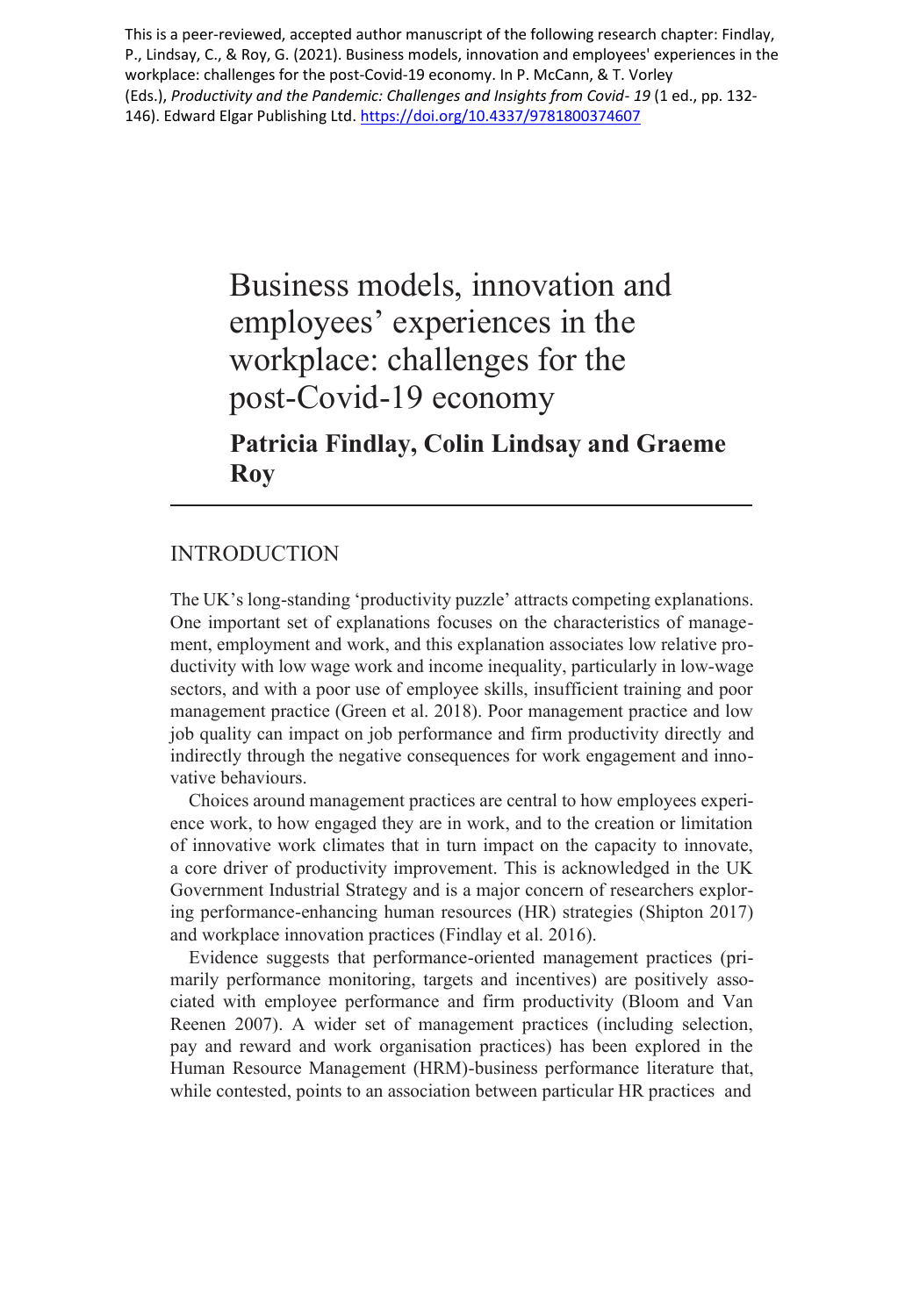systems, employee behaviours and business performance (Bos-Nehles et al. 2017). Yet this evidence has limitations, in part arising from concentrating on performance-oriented management practices to the exclusion of other potentially influential organisational practices and drivers, such as, for example, perceptions of security, status and fairness as well as job design practices that might drive innovation. This reflects methodological weaknesses in relying solely on management data, ignoring how contested management practices 'land' and are experienced by employees.

The literature on employee engagement (hereafter 'work engagement') does, however, address some of the latter challenges, by seeking to explore how management and workplace practices – and especially those pertaining to job demands and job quality – are experienced by people in the workplace and shape their feelings of engagement and related performance, including in relation to innovation. An emerging literature on 'workplace innovation' covers a related and proximate territory, focusing on how broader workplace practices and forms of work organisation create the context within which employees are able to – or are constrained in their efforts to – contribute to collaboration and innovation.

There is a strong reason, therefore, to seek to better understand the link between management practices, employee engagement and innovation as drivers of productivity. It is also important to understand how management practices emerge and are chosen. And understanding the dynamics between business models, choices of HR and workplace strategies, and employees' experiences in terms of engagement and innovation may be even more vital in the era of Covid-19 and its aftermath, as organisations experience significant shifts in the business models and forms of work organisation, and seek new approaches to innovation as a route to productivity growth, resilience or just survival.

These are the issues that interest us in this chapter. Following this introduction, we discuss the role of business models in shaping workplaces and the capacity of organisations to innovate. We then focus on different lenses for exploring the relationships between HR and workplace practices and employees' ability, motivation and opportunities to engage in 'innovative work behaviours' – such as the day-to-day problem-solving and innovating behaviours through which employees can help to drive organisational innovation and productivity. We then return to the issue of business models, considering the potential for (and potential impacts on innovation of) a shift towards more stakeholder-focused business models. Finally, we reflect on the impact of the Covid-19 crisis on UK workplaces and how this provides an urgent context for future research on the issues discussed in this chapter.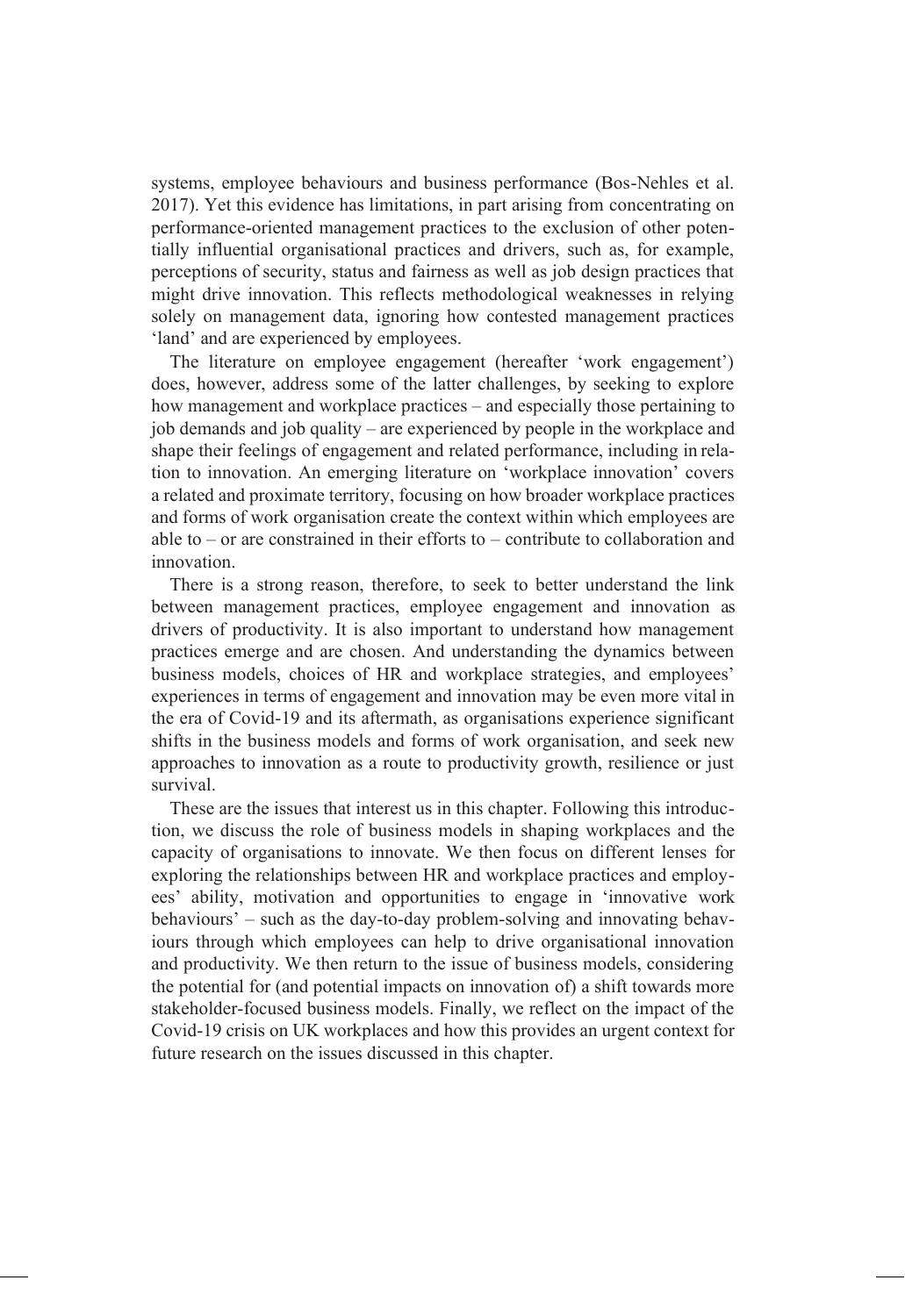## THE ROLE OF BUSINESS MODELS IN SHAPING WORKPLACES

Businesses are the primary actors in designing jobs, employment and workplace relationships and their choices shape workplace practices that in turn influence employee engagement (Findlay et al. 2017). It is employers who decide on recruitment and selection; remuneration and pay systems; on what contracts to offer; on how work is organised; on who gets training (and how much of it) and career development; and on who participates in decision making and workplace governance. While businesses may not control markets, and are subject to institutional constraints, they do make distinct if bounded choices, even within the same product markets (Carré and Tilly 2017). These choices are of huge significance when it comes to labour utilisation and particularly to the priority accorded to human capital investment and development, and all influence the context for work engagement.

Employers' real choices of work and employment practices are located within – and can ultimately be constrained by – their overarching business model; that is, 'the logic of the firm, the way it operates and how it creates value for its stakeholders' (Casadesus-Masanell and Ricart 2010, p. 197). Business models define how firms use resources to create and capture value, and can be differentiated in terms of their choices, consequences and contexts (Findlay et al. 2017).

Diverse business models can usefully be located on a continuum from market to organisational focused employment systems (Cobb 2016), reflecting differential reliance on internal and external criteria in structuring work and employment. Organisational systems are:

… associated with stable employment with low turnover, extensive use of training, and the dominance of internal considerations – such as a desire for equity – on executive decision making. In such a system employers protect workers from many of the vagaries of market forces: they take a longer-term perspective on performance and favour corporate strategies that necessitate a stable, well-trained, and loyal workforce. (Cobb 2016, p. 329)

Organisational systems have many of the characteristics that foster strong work engagement. By contrast, a market-focused approach '… is characterised by flexible employment relationships with higher turnover, fewer opportunities for training, and pay and allocation decisions based on external criteria. The shorter-term orientation discourages employers from bearing market risks on behalf of their workers and encourages them to use employment practices that lower costs and increase flexibility' (Cobb 2016, p. 329).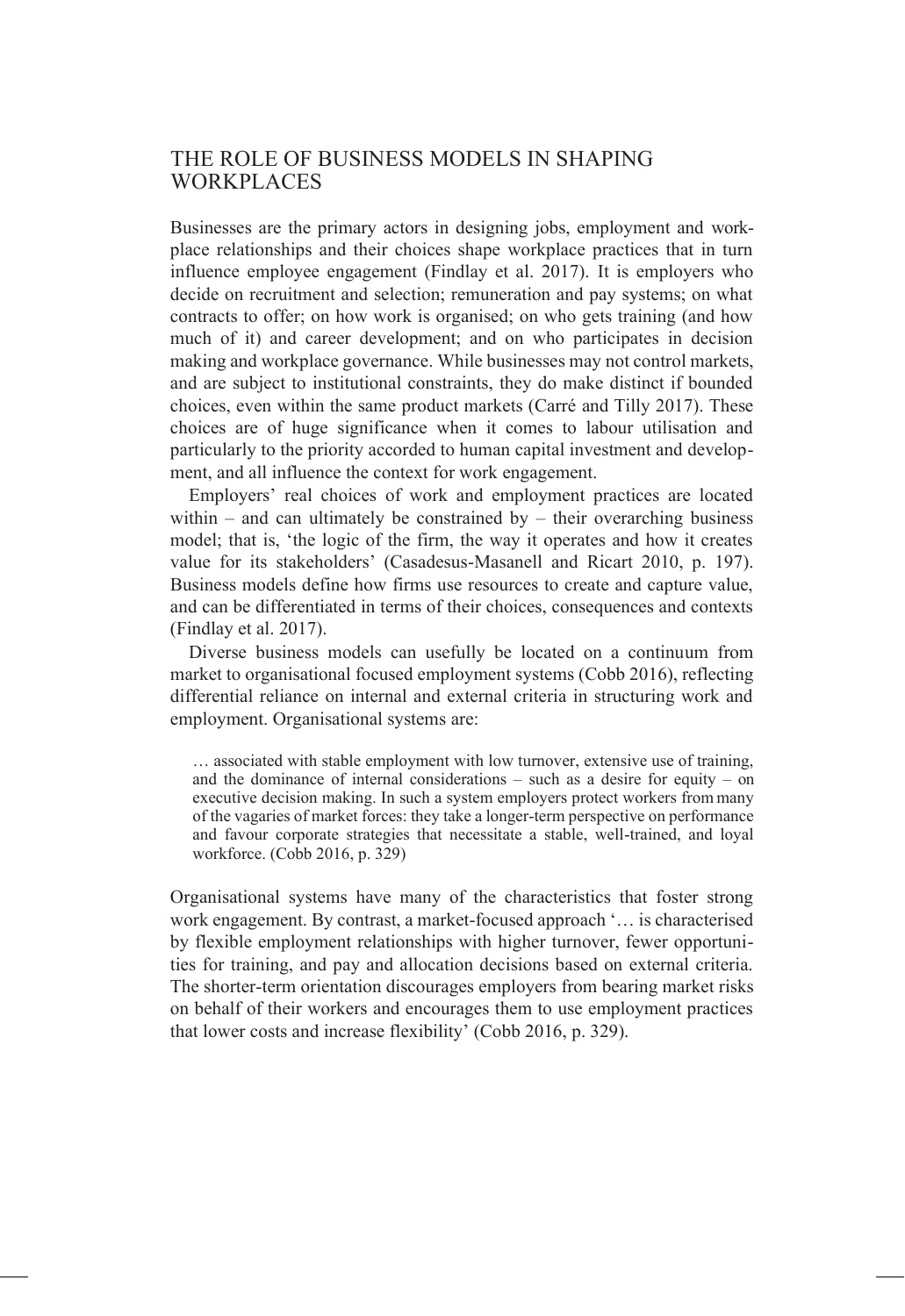The development of business models over the last decade have seen a significant shift from organisational to market focused approaches, notably but not solely related to the rise of platform or 'gig economy' business models. More widely, some of the characteristics of organisational systems – investment in training and the operation of defined internal labour markets – have declined significantly. While the design and implementation of business models are dynamic and contested processes in which the power resources of key stakeholders are deployed, producing a range and diversity of models in practice, many business models typically exhibit a bias towards one group of stakeholders (e.g. shareholders) over another (Lazonick and Mazzucato 2013), promoting more market-oriented systems. This enables more powerful economic actors to shape strategic and operational choices that in turn shape the experience of workers and the context of work (Findlay et al. 2017). While gig economy business models, for example, can be diverse in nature, many share important similarities in transferring economic risk to labour, increasing worker insecurity (Kalleberg 2009), reducing labour's share of value capture and exerting excessive pressure on supply chains, all of which create a challenging context for employee and work engagement that could drive higher productivity.

#### THE ROLE OF BUSINESS MODELS IN SHAPING INNOVATION

Business models also have consequences for business innovation. Models that focus on cost minimisation and short-term shareholder value maximisation can deter longer term investment (Lazonick and Mazzucato 2013) and can drive management approaches that also stifle ongoing organisational innovation. This undermines productivity given that firms which undertake complex innovation (both technical and organisational) gain a clear competitive advantage compared to those that undertake only technological innovation (Evangelista and Vezzani 2010). For those seeking evidence of how business models shape what happens in the workplace and how that may in turn support or constrain innovation, a number of evidence bases may provide clues as important areas of practice. Here, we describe briefly evidence from research on HR capacity and practices, workplace innovation practices, and the importance of job demands and resources (and the related concept of work engagement) as a way in to thinking about how both business models and workplaces provide the context within which employees engage in innovation.

First, in the UK, an emerging body of research has explored the relationships between *HRM practices* and innovation (e.g. Shipton 2017), specifically focusing on practices that support workers' ability, motivation and opportunity (AMO). AMO approaches have grown increasingly influential among strate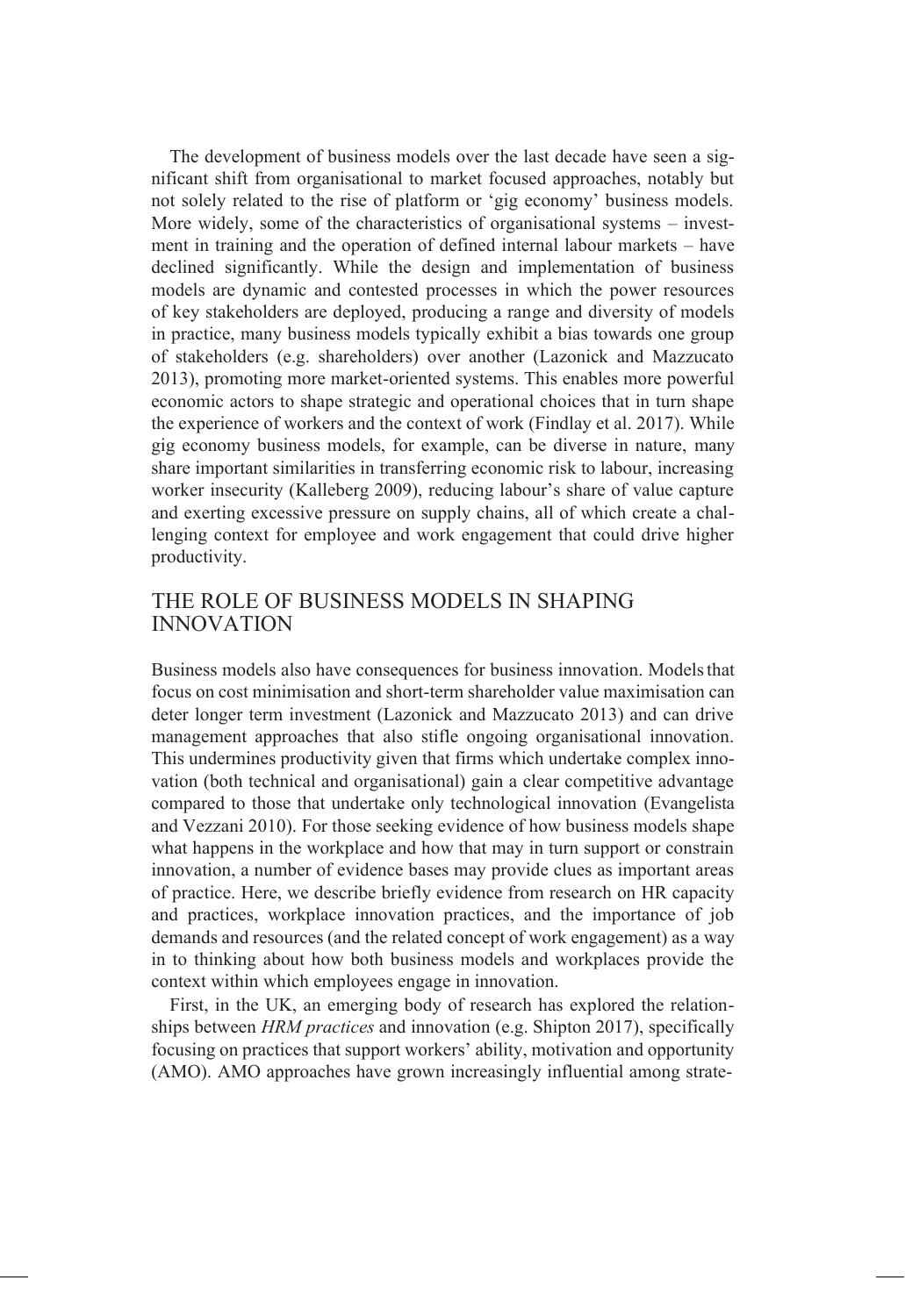gic HRM researchers interested in 'what might work' in improving innovation performance among employees (Appelbaum et al. 2000). As the OECD (2017, p. 26) notes, this 'well-established theory of employee performance' [argues that] 'increasing the innovative capacity of the workforce requires addressing employees' ability and their motivation to innovate, and giving them the opportunity to put these abilities and motivation to work'. Employees' discretionary behaviours (and their contribution to organisational effectiveness) are seen in the mainstream HRM literature as the key outcome of investment in employees' abilities and skills; in material and non-material incentives that encourage participation and engagement; and in opportunities to reflect, learn and participate and to access resources and time (Purcell et al. 2003). These behaviours can be linked specifically to innovation performance, through engaging in collaborative problem-solving or proactively sharing learning and solutions across workgroups and management (Findlay et al. 2016).

While the AMO literature rejects a unified 'best practice' approach to HRM (Purcell et al. 2003), a number of large-scale empirical studies have discussed evidence of good practice in specific organisational and sectoral contexts. Shipton et al.'s (2005) large-scale survey work in manufacturing and other sectors has suggested that investments in HR capacity are associated with higher levels of innovation performance (although there is limited evidence of a causal relationship). Further research has found a significant relationship between product innovation and technical systems innovation outcomes, and well-resourced HR practices in the areas of training, induction, team management and performance management, but *not* 'contingent reward' schemes (Shipton et al. 2006). The argument here is that 'linking pay to appraisal may inhibit the frank and open discussion of development needs' and reinforce behaviours focused on 'the achievement of specific objectives, to the detriment of other outcomes likely to promote longer-term performance, such as creativity and innovation' (Shipton et al. 2005, p. 119).

On the other hand, Shipton et al. (2005, p. 119) point to the potentially crucial role of exploratory and experiential learning opportunities whereby through HR practices that facilitate organisational learning, 'organisations will encourage employees to take risks, to experiment with ideas, to be flexible in their quest to discover new and different phenomena of interest'. HR practices that promote experiential learning legitimise the knowledge and value of colleagues, ensure that employees have the knowledge to develop new ideas, and encourage awareness of knowledge transfer issues, so that new ideas are implemented and shared more effectively (Shipton 2017).

A broader empirical literature has sought to explore specific elements of HR practice that may support or constrain employees' ability and opportunity to engage in innovation. Much of this literature similarly finds evidence for the importance of HR practices that encourage and support opportunities to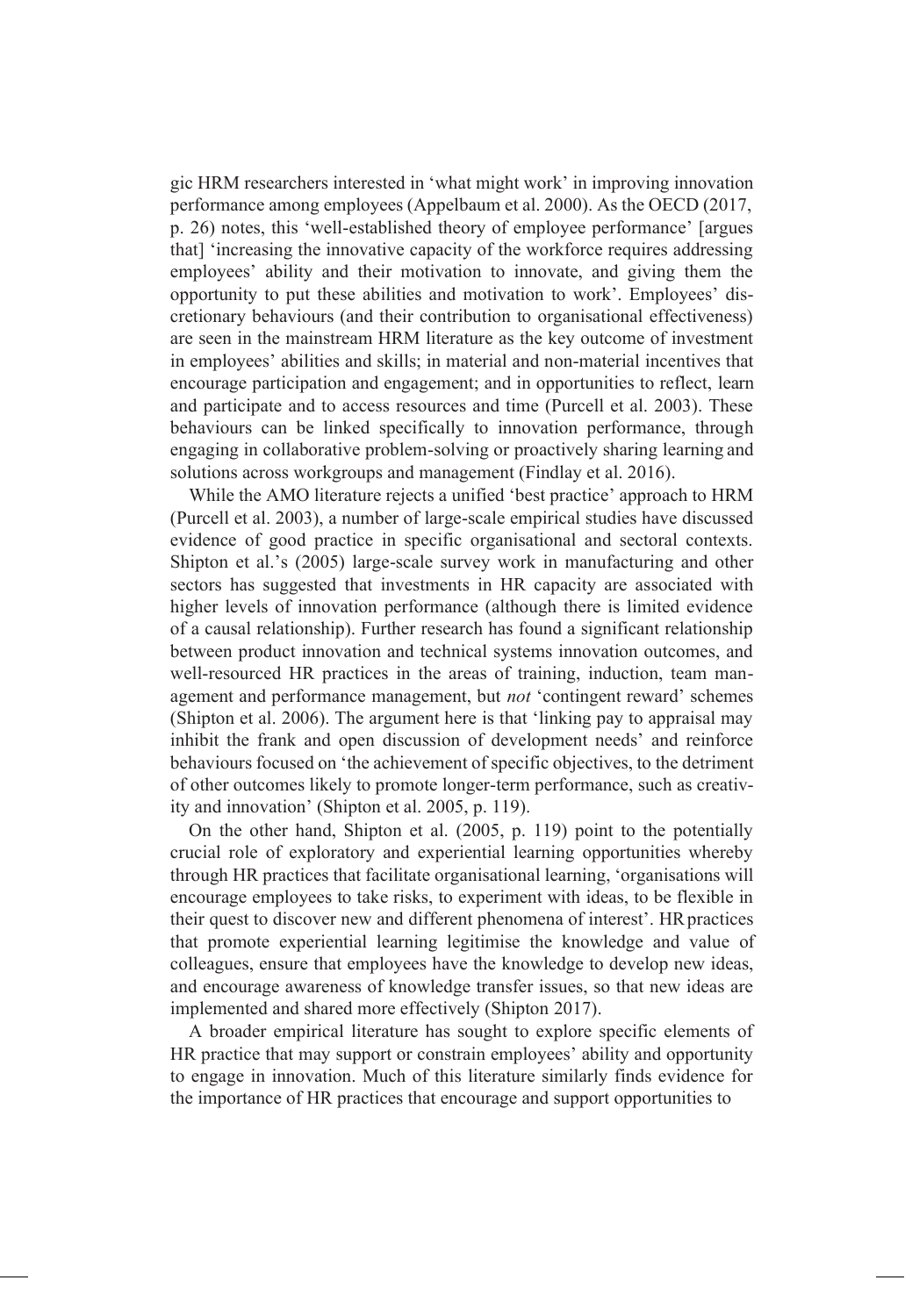take a step back from business-as-usual and learn within, across and beyond teams (Sanders and Lin 2016). Lantz Friedrich et al. (2016) argue that HR strategies to support team learning for innovation through 'additional tasks' such as continuous improvement exercises need to be resourced as extra-job role activities. As Lantz Friedrich et al. (2016, p. 562) put it: 'complex tasks can be idiosyncratically interpreted, most often be solved in different ways, and stimulate the team to share and explore different perspectives, co-construct meaning, reflect on outcomes and work processes, communicate around and analyse errors, give feedback, and experiment with new and innovative ideas'.

All of this literature acknowledges significant challenges to supporting employees to innovate in the workplace. For example, Sanders and Lin (2016) find that line manager reluctance to sanction time away from business-as-usual duties can limit employee contributions to innovation. More generally, as noted above, in liberal market economies like the UK, business models and

forms of work organisation that dominate in many sectors militate against 'discretionary learning' and employee autonomy in favour of approaches to work organisation that see 'work effort constrained byquantitative production norms' (OECD 2010, p. 36). Nevertheless, researchers have begun to map out issues around HR capacity and practice that may provide a valuable starting point for research on how management practices can support innovation in post-Covid-19 workplaces.

A second, quite distinctive, but related, evidence base focuses on the relationship between *job demands and resources* and employees' capacity for and commitment to innovation. Numerous studies have focused on measures that support and incentivise 'innovative work behaviour' (defined by De Spiegelaere et al. (2016, p. 518): as 'all employee behaviour directed at the generation, introduction and/or application, within a role, group or organisation, of ideas, processes, products or procedures, new to the relevant unit of adoption that supposedly significant benefit the relevant unit of adoption'). There is good reason to believe that establishing HR and workplace practices that encourage and facilitate innovative work behaviours will deliver a range of business benefits, including organisation-level innovation outcomes and other forms of improved in-role and extra-role employee performance (Kimet al. 2012). Evidence reviews suggest that there may be a relationship between a range of HR practices and innovative work behaviours, including training and development for innovation skills and measures to improve job security (see Bos-Nehles et al. 2017, for a review of evidence).

But perhaps a particularly rich emerging evidence base – and important area for future research – focuses on Job-Demands-Resources (JDR) theory. Since the early 2000s JDR theory has been used to build an evidence base suggesting that employee wellbeing and elements of performance in the workplace are likely to be impacted significantly by job design, specifically the balance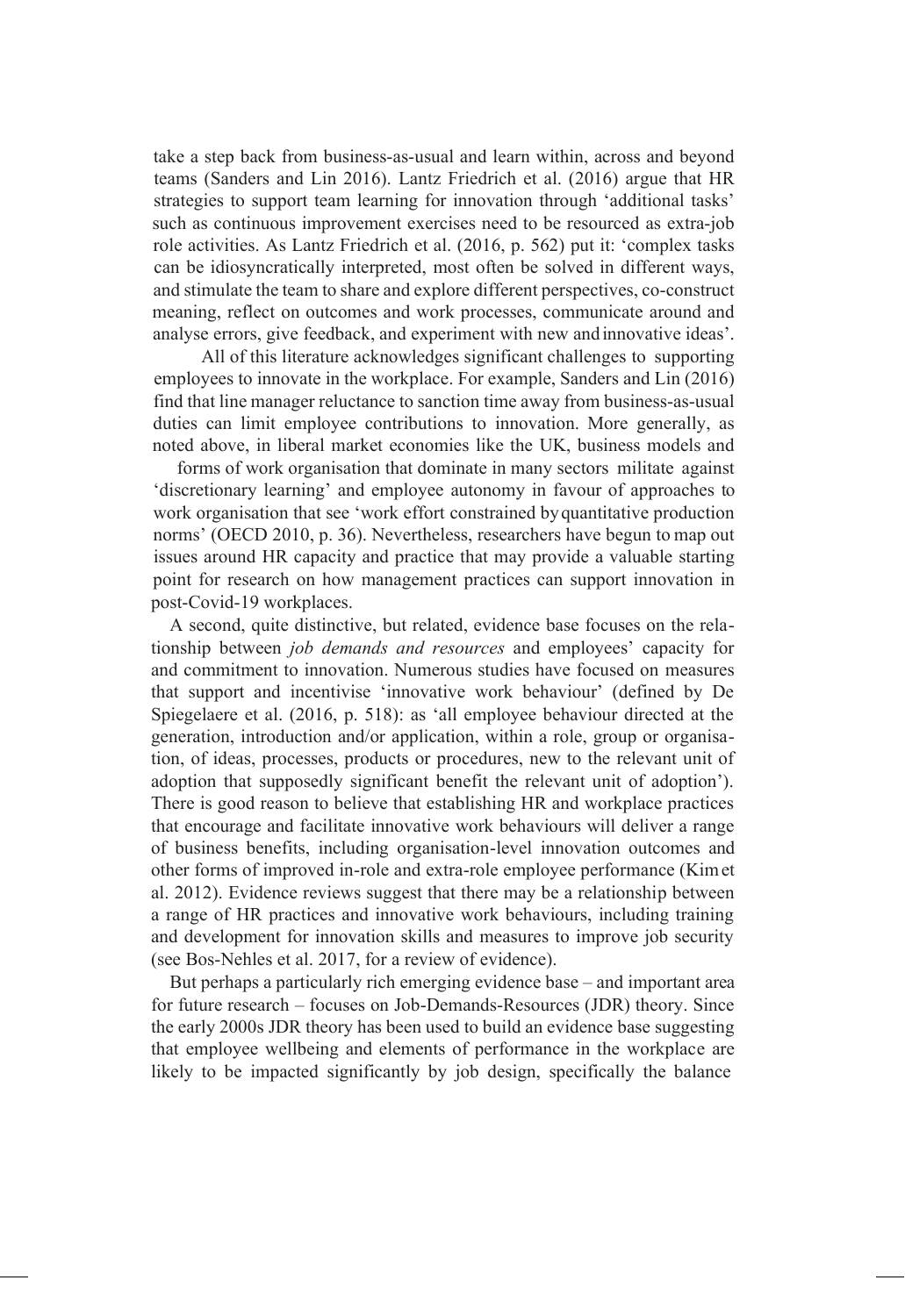between job demands (aspects of work that place demands on employees and can lead to physical and mental strain or burnout, such role ambiguity; role conflict; time pressures; emotional dissonance; excessive workload; and stressful job content) and job resources (aspects of work that mitigate demands, such as autonomy and control; task variety; development opportunities; feedback; and support from peers and managers) (Demerouti et al. 2001; for recent reviews see Bakker and Demerouti 2017; Lesener et al. 2019). JDR theorists hypothesise a relationship between how job demands and resources balance out in specific workplace contexts, and employee wellbeing (in the form of protection against psychological burnout) and performance, including (for some studies) innovative work behaviours. The mediating factor is employees' work engagement. Work engagement has been defined as 'a positive, fulfilling, work-related state of mind that is characterised by vigour, dedication, and absorption' (Schaufeli and Bakker 2004, p. 295). There is a growing evidence base pointing to a relationship between different elements of JDR, higher levels of work engagement, and the innovative work behaviours sought by many organisations hoping to improve their productivity performance (Kwom and Kim 2020). JDR and work engagement researchers again tend to be careful to present findings in context, and make no claims as to there being 'one best way' of promoting engagement and innovative work behaviours. But there may be considerable value in continuing efforts to explore how designing jobs with high levels of autonomy, peer and supervisor support and opportunities to learn, can impact on employees' feelings of engagement and their performance, including in relation to innovation.

Finally, management practices associated with *workplace innovation* can help to develop resource-rich jobs and innovative work climates associated with higher work engagement and innovative work behaviours that impact positively on productivity. Findlay et al. (2016) identify seven areas of workplace practice and design that are linked to productivity enhancing outcomes including employee-driven innovation (where there is evidence of employees being empowered to voice, lead and implement new ideas and ways of working), and discretionary behaviours supporting innovation (where employees help each other to resolve problems and identify better ways of working). These practices relate to (1) how organisations are structured and implications for communication and cross-fertilisation of ideas (Damanpour 1991); (2) how people are managed and implications for innovative behaviours and performance (Shipton 2017); (3) approaches to decision making and implications for participation and voice (Beugelsdijk 2008); (4) approaches to external networks and engagement; (5) how work and internal support systems are designed to support autonomy, skill variety and feedback (Demerouti et al. 2001); (6) organisational support for enterprising behaviours and risk taking (Janssen 2003) and (7) organisational approaches to high job quality that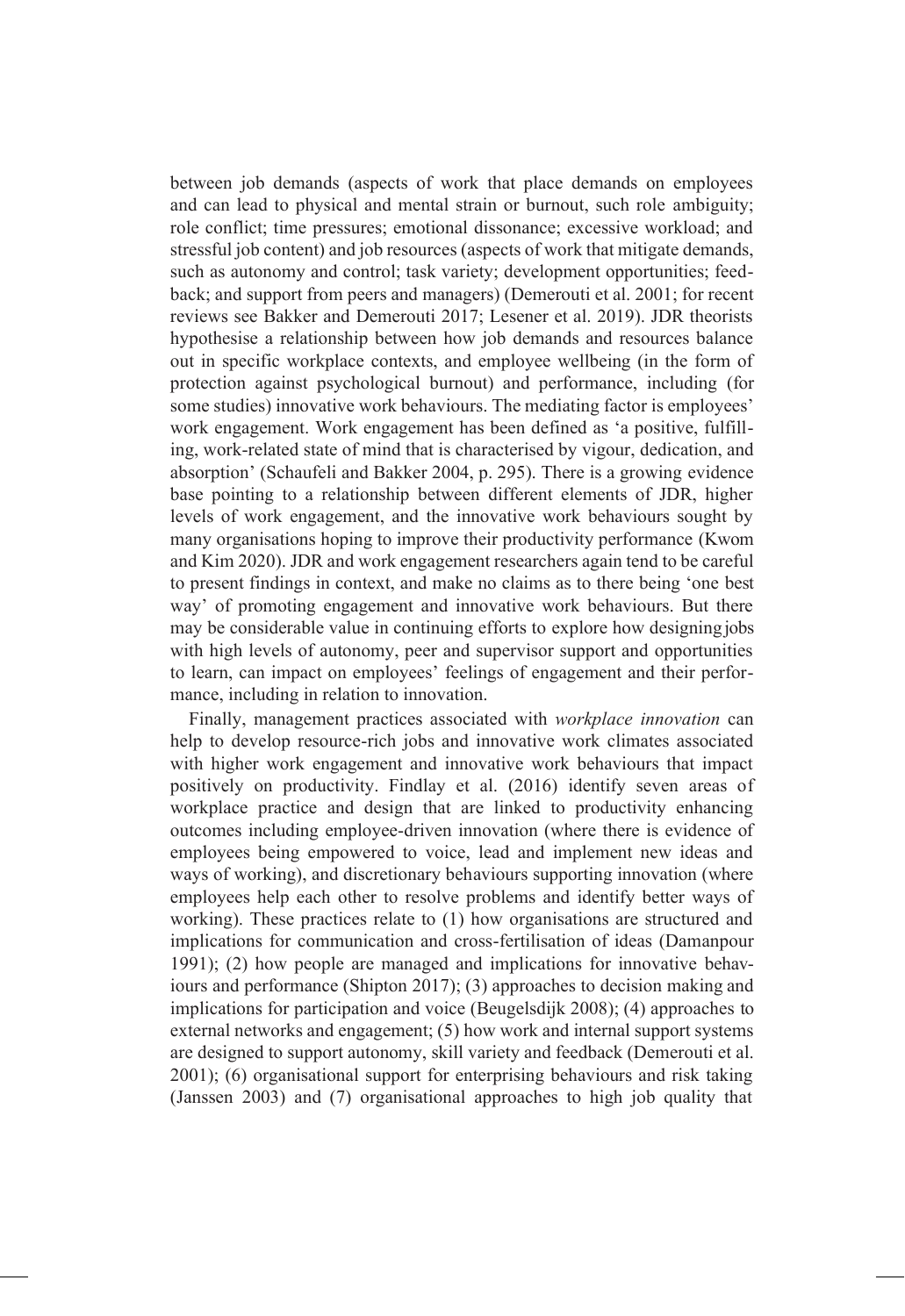promote discretionary and innovative behaviour. These authors have presented evidence that these workplace structures, processes and practices appear to complement job resources to support positive behaviours and potentially improved innovation outcomes and organisational performance.

Yet some of the practices associated with workplace innovation are not pervasive in the UK. Indeed, in many firms, these types of practices are not adopted or prevalent across the workforce, reflecting employers' choices of HRM practices in line with prevailing business model constraints. For example, in relation to the level of employee autonomy over task order, work methods and the pace of work, the UK ranks only just above the EU27 average; theuse of problem solving groups has fallen; fewer than half of employees believe that management responded to employee suggestions; and only 34 per cent of employees report being allowed to influence decisions. Fewer UK employees (25 per cent) report they have the scope to learn and problem-solve compared to an EU average of 39 per cent (CIPD 2018). While this pattern may reflect existing business model constraints, there is considerable latitude for employers to make choices that can support or constrain people's ability to access high quality work and participate and innovate in the workplace (Carré and Tilly 2017). The choices that employers make are especially importance at times of significant change. As Kleinknecht (2015) has noted in relation to structural economic and political changes in the UK and elsewhere in the 1980s, the 'hire and fire' response of some employers' led to a decline in firm-specific training; increasing transaction costs consequent on higher turnover; weak management that fostered risk-averse behaviours, and declining tacit organisational knowledge to the detriment of 'creative accumulation' approaches on which innovation is based. He argues that employer choices to offer 'good insider protection' and accept 'high wage cost pressures' might have triggered '… quick diffusion of labour saving technology … exploiting more fully the potential of the IT revolution … (supporting) the Schumpeterian process of 'creative destruction' in which innovative market leaders see off technological laggards competitively' (Kleinecht 2015, p. 6).

#### THE POTENTIAL OF MUTUAL-GAINS APPROACHES IN DRIVING ENGAGEMENT, INNOVATION AND PRODUCTIVITY

How, then, might employers make – and be supported to make – different choices? An emerging body of work on mutual gains workplace innovation (Findlay et al. 2017) has advanced understanding of how business models and workplace practices provide the context for innovative work behaviours that can positively impact both employee experience and firm performance. This work draws on Kochan and Osterman's (1994) analysis of mutual gains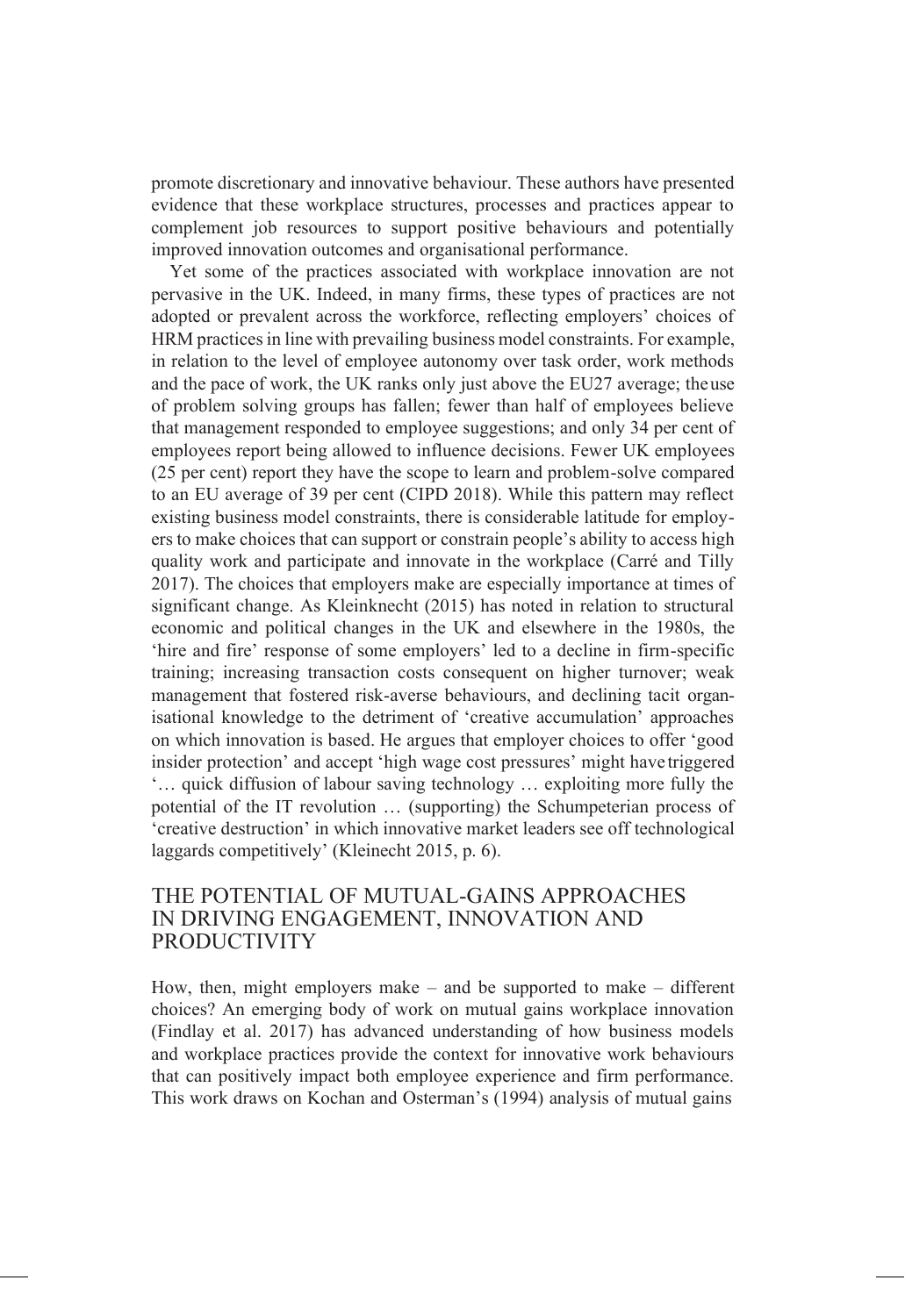approaches that can generate competitive advantage and thus deliver value and gains for multiple stakeholders, including employees, that in turn draws on the body of work on stakeholder theory.

Stakeholder theories acknowledge the broader institutional context of business, recognising the range of stakeholders (beyond shareholders) who contribute resources to an organisation, bear risk and who have some influence in or over the organisation (Freeman 1984; Frooman 1999). Examples of stakeholder-focused business models show a range of positive business outcomes through lower costs of control, better information dispersal, greater access to valuable knowledge and other tacit resources, more constructive intra-firm relationships, nurturing contribution and sharing benefits (Bottenberg et al. 2017).

Stakeholder-oriented business models should, other things being equal, promote greater employee engagement and facilitate greater employee innovation. Arranging workplace design and workforce–management relations collaboratively can deliver flexible, innovative structures in which employees have increased voice, and the distribution of gains to multiple stakeholders, most importantly employees (Appelbaum et al. 2000). For organisations, potential benefits accrue through improvements in labour productivity and profitability, while for employees they arise through intrinsic rewards related to engaging in enjoyable work, controlling their own working environment and voice in decision-making processes, and extrinsic rewards arising from improved firm performance. Businesses might also benefit from improvements in business legitimacy that arise from better treatment of labour and other stakeholders, addressing concerns over declining trust in business.

There is, however, much concern in the UK in relation to the channels for, and influence of, some non-shareholder voice in UK firms. This is notable in relation to labour. Worker voice through trade unions has declined markedly UK since the late 1970s. Van Wanrooy et al. (2013) reported that formal opportunities for employees to participate in organisational decisions have remained static since 2006, and that management consultation had become shallower, with consultation to decide options decreasing while consultation only on preferred management options had increased.

Bélanger and Edwards (2007) have argued that sustainable mutual gains arrangements require supporting conditions in terms of 'beneficial constraints' (for example, where regulation or other forms of state intervention contain some market pressures, or where particular market conditions incentivise employers to support mutual gains). Such conditions may prove elusive in many UK product and labour markets without more systematic attention to the potential benefits to business performance and to labour and greater acknowledgement of the negative economic and social externalities of business models and management practices that fail to harness the engagement and innovative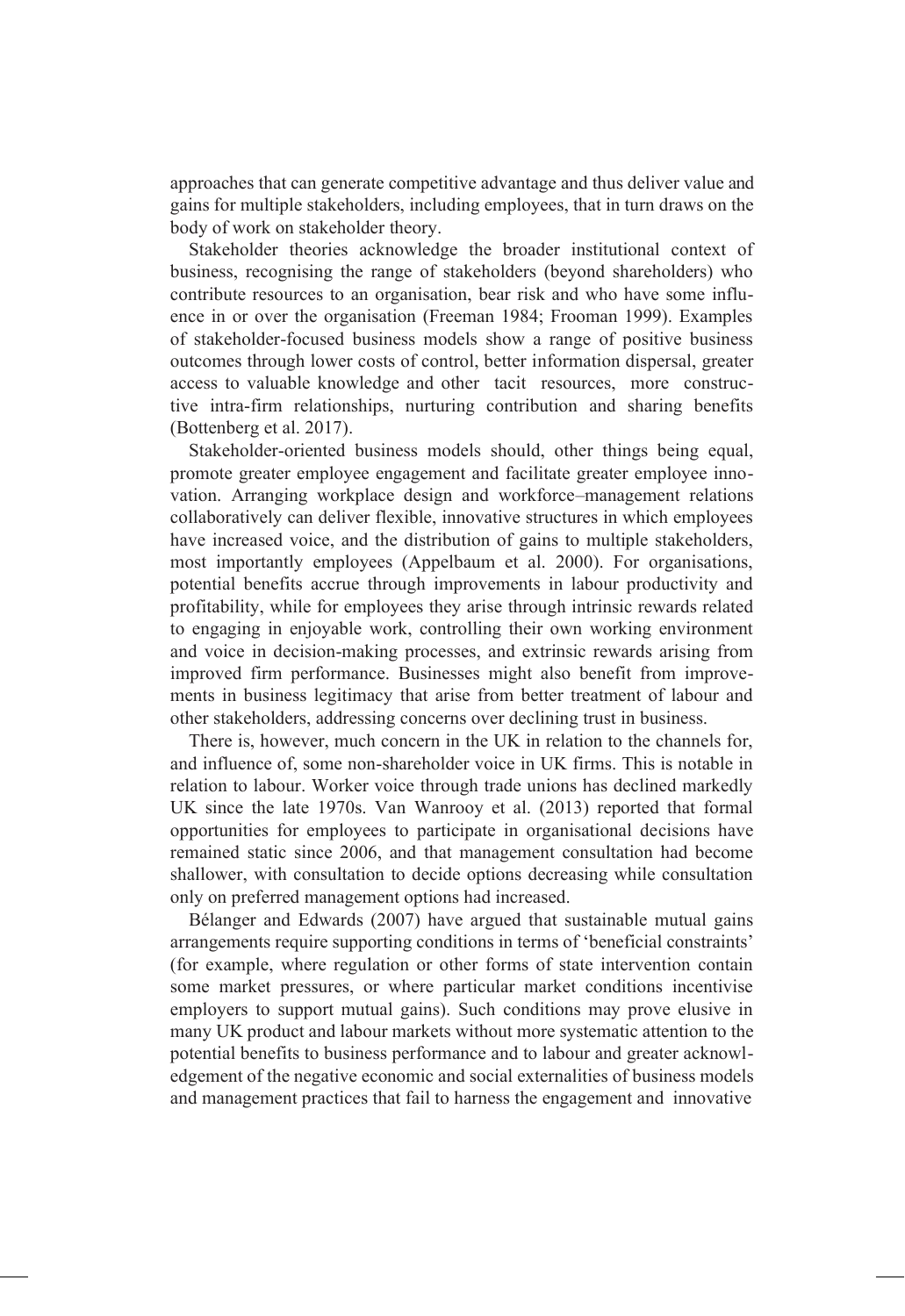potential of employees. One new factor that might provide the context for a re-consideration and recalibration of business models is the Covid-19 crisis and its implications for organisations in all economies. We now turn to the implications of this unprecedented crisis for business models, what happens in workplaces and the need to drive innovation and productivity.

## IMPLICATIONS FOR THE POST-COVID-19 ECONOMY

The UK experienced one of the greatest falls in economic activity amongst the G7 during the Covid-19 crisis. GDP fell 19.1 per cent over the three-month period March to May 2020. It would appear that the UK faces a prolonged period of recession and/or economic crisis. Like previous economic crises, some individual sectors and occupations will be more impacted than others. And for many individual businesses, the ability to adjust their business model to cope with the unprecedented hit to normal day-to-day economic activity has varied greatly. At the same time, the emerging evidence suggests that the new normal for many businesses – from routes to market through to supply chains and the make-up of their workforce – will look radically different.

Unpicking these trends is not straightforward and we are only now beginning to see the first signs of change. It is useful however, to highlight the most significant and to work through how they might impact upon future business models. First, the recession (and recovery) will itself have major implications for individual business models in the short to medium term. But there remains significant uncertainty about the pace and sustainability of any recovery, with setbacks likely. Even for businesses able to re-start trading, the environment that they will face will look radically different. Many are likely to face broken supply chains and higher logistical and transportation costs in the short-term. Asset values for many will have plummeted, and capital will be more expensive. This experience is likely to make many reflect upon their vulnerability to economic disruption.

Second, it goes without saying that the structure of the economy will look very different. Activity in the accommodation and food sector fell by over 70 per cent over the three-month period March to May 2020, but financial and insurance services which were able to quickly move to home working fell by only around 2 per cent. For some businesses, this radical shift is simply not possible. Small and mid-market companies who often find it harder to deal with volatility will find conditions particularly tough.

Third, and looking to the longer-term, perhaps the greatest legacy of this crisis will be the acceleration to digital ways of working, including in their workforce, route to market and the use of cloud enabled technologies. Some sectors, from universities through to on-street retail, face an existential challenge to their traditional operating models (Dolton 2020).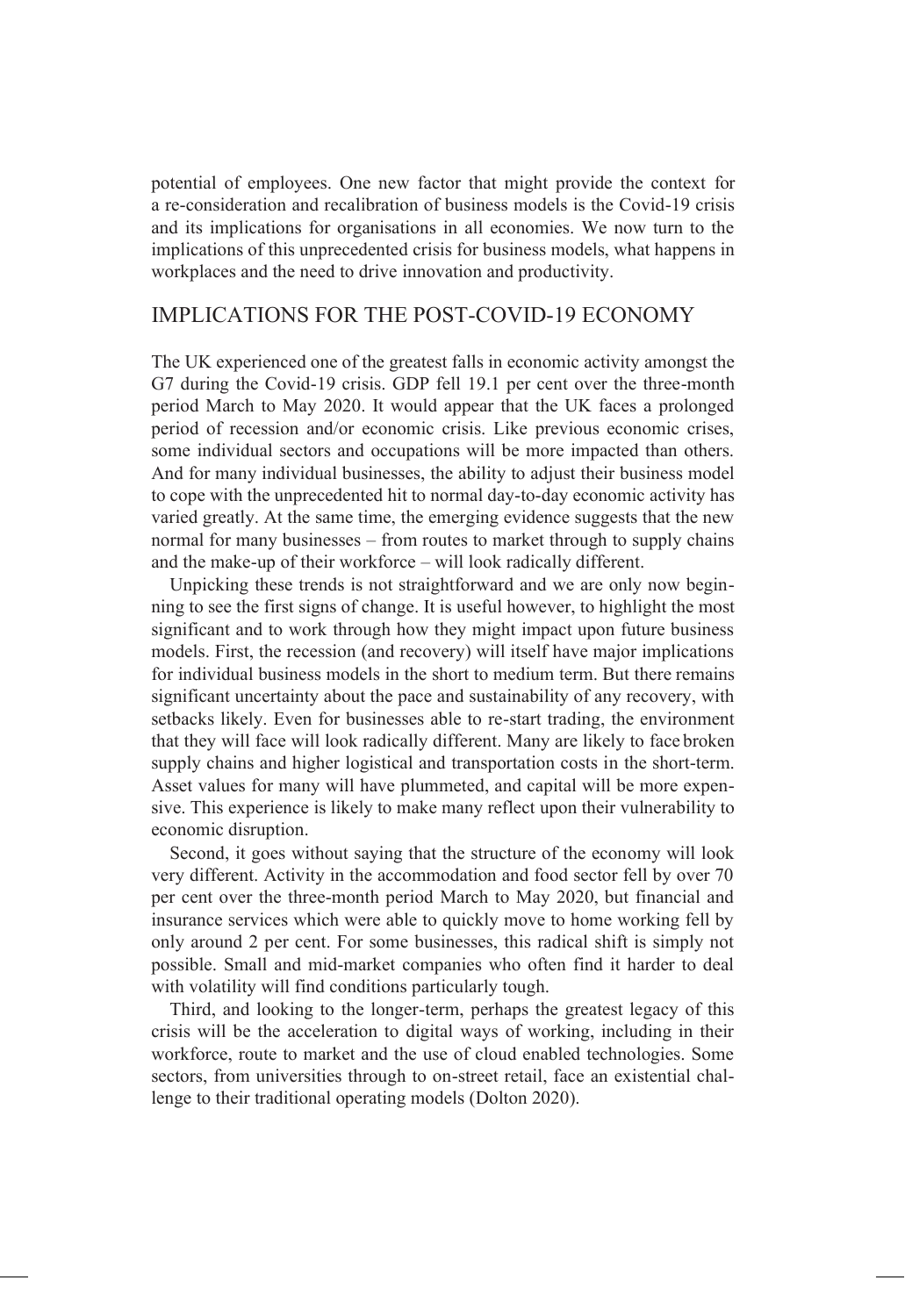Fourth, the switch to home working to protect jobs has ushered in a new normal for many. Recent estimates suggest that anywhere between 40 per cent to 50 per cent of total employment can be executed from home (Gottlieb et al. 2020). In the UK, Reuschke and Felstead (2020) estimate that home working in the UK has gone from 6 per cent before the pandemic to 45 per cent in the first month of lockdown. This creates opportunities, including for work–life balance, of reduced costs (both from travel and rents) and enhanced productivity. But it may also bring costs, most notably in creativity and innovation that may wane if social interaction is reduced. Studies have found that higher paid jobs are more likely to be amenable to home working (Costas-Dias et al. 2020), with implications too for diversity and wellbeing. Whatever the outcome, businesses will have to adapt to new ways of managing, training and communicating with their staff in a more virtual environment.

Finally, alongside all of these Covid-19 factors, it is important not to lose sight of complementary shifts in our economy that will shape the recovery. Some of these, such as the stark differences in productivity across UK companies, have been around for a long time. There still remains a huge potential through unlocking better management practices, workplace innovation and work engagement. Analysis by the ONS in 2018 found that a 0.1 per cent increase in businesses' effective management score was associated with a 9.6 per cent increase in productivity (ONS 2018). Others, such as the transition to net zero and rise of automation, are if anything only likely to accelerate in the years to come. Social attitudes may also change, with the experience of the pandemic perhaps leading to greater expectations around firm ethics (including sustainability). How businesses treat their workforce may also come under increased focus, and may become increasingly important for their reputation with customers as well as within the retained workforce if restructuring and redundancies become widespread.

Economic history offers many examples in which temporary shocks had persistent effects. This time will be no different. For example, new evidence from the Understanding Society Covid-19 Study (discussed in Reuschke and Felstead 2020), shows that from a survey of 5500 employees, nine out of ten (88 per cent) of employees who have worked at home during the lockdown would like to continue working at home in some capacity in the future. Of those working at home, 41 per cent reported that they were able to get as much work done in June 2020 as they were six months earlier, 29 per cent said that they got more done, while 30 per cent said that their productivity had fallen.

In short, it seems likely that as the dust settles on the biggest economic shock since the Great Depression, the 'new normal' will be a further period of significant structural change for many businesses. How does this connect with our discussion in this chapter? To some extent, the Covid-19 crisis merely throws a sharper focus on to the existing and still-relevant debates that we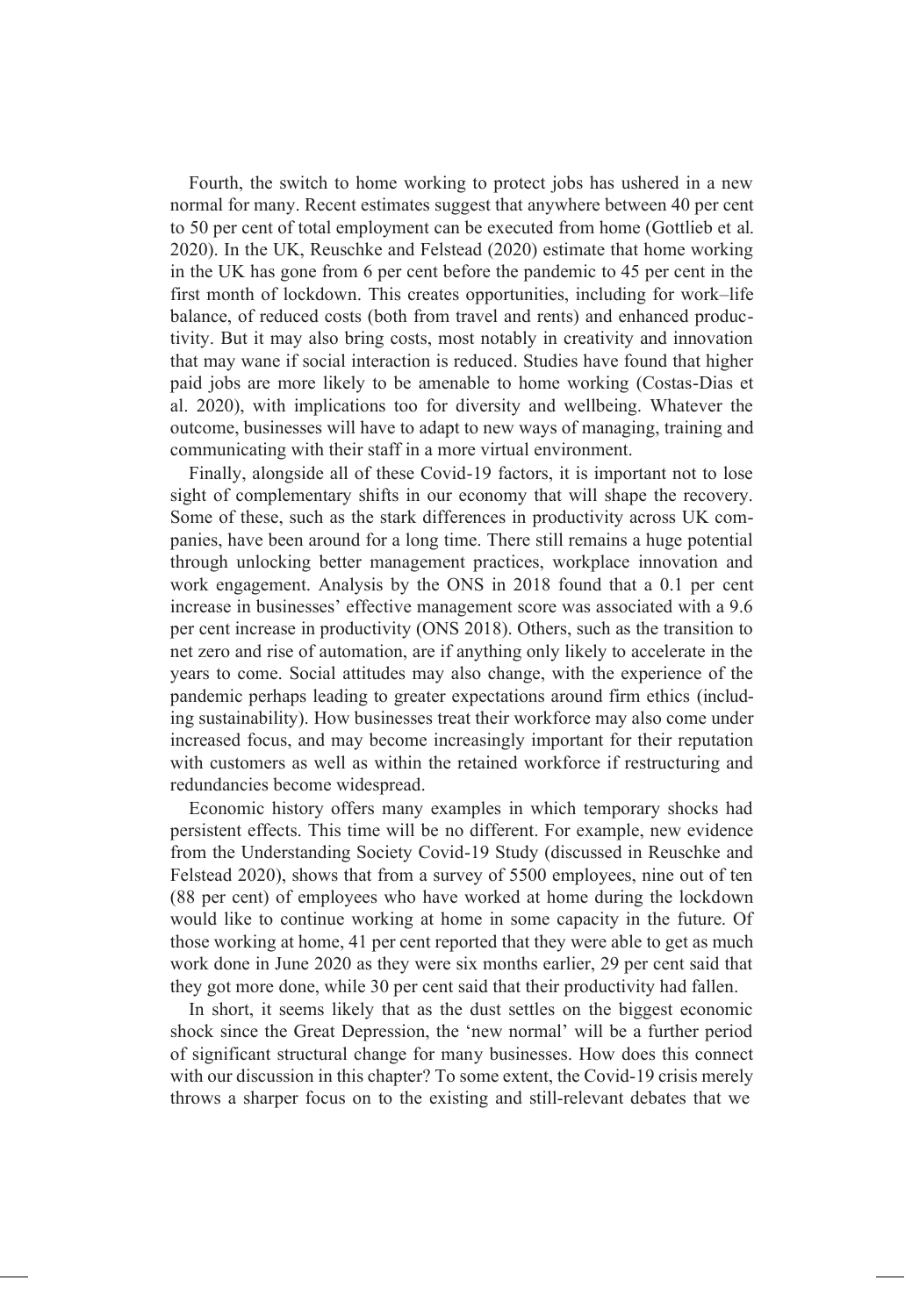have addressed above, but it also perhaps represents unprecedented threats and opportunities. If we can arrive at workplace practices that support employees to innovate, then there may be significant gains in productivity performance at organisational, sectoral and national levels. These prizes were much valued pre-Covid-19 and may be of even greater relevance and value in an era where jobs, workplaces and business models are experiencing rapid and lasting processes of change.

# CONCLUSIONS

Driving productivity and innovation is a key priority for policymakers and business leaders in the UK and beyond, and there is an even more urgent need to address the 'productivity puzzle' given the economic crisis engendered by Covid-19 and its aftermath. What happens in the workplace is fundamental to value creation and distribution, and so the choices made by employers and the business models that they adopt matter. Some employers' emphasis on maximising shareholder value significantly in the short-term has not been helpful in driving productivity and innovation, and has neglected to consider how the value created by workers should or could be shared with them. We know from other economies that stakeholder-oriented business models may be more effective at sharing value and engaging employees. There is a needto consider how best to support the consideration of a broader range of business models as a route to (potentially) enhancing workplace practices and job quality. However, even within existing business models, there is considerable latitude for employers to make choices that can support or constrain people's ability to perform and innovate in the workplace. Accordingly, we need to be alert to the possibility of transferring good practice from evidence bases on effective HR management, JDR and engagement strategies and workplace innovation. Finally, the Covid-19 crisis and its aftermath will throw up major challenges, but also potentially opportunities, for employers in relation to these issues. As policymakers, business leaders and other stakeholders grapple with fundamental shifts in consumer demand, the location and organisation of work, and who is employed to do what, there is an opportunity to debate how more progressive business models and workplace practices can deliver value and mutual gains for investors and businesses, leaders and employees, economy and society, and make a key contribution to innovation, productivity and national recovery.

# **REFERENCES**

Appelbaum, E., Bailey, T., Berg, P., & Kalleberg, A. (2000) *Manufacturing Advantage: Why High-Performance Work Systems Pay Off*, Ithaca: ILR Press.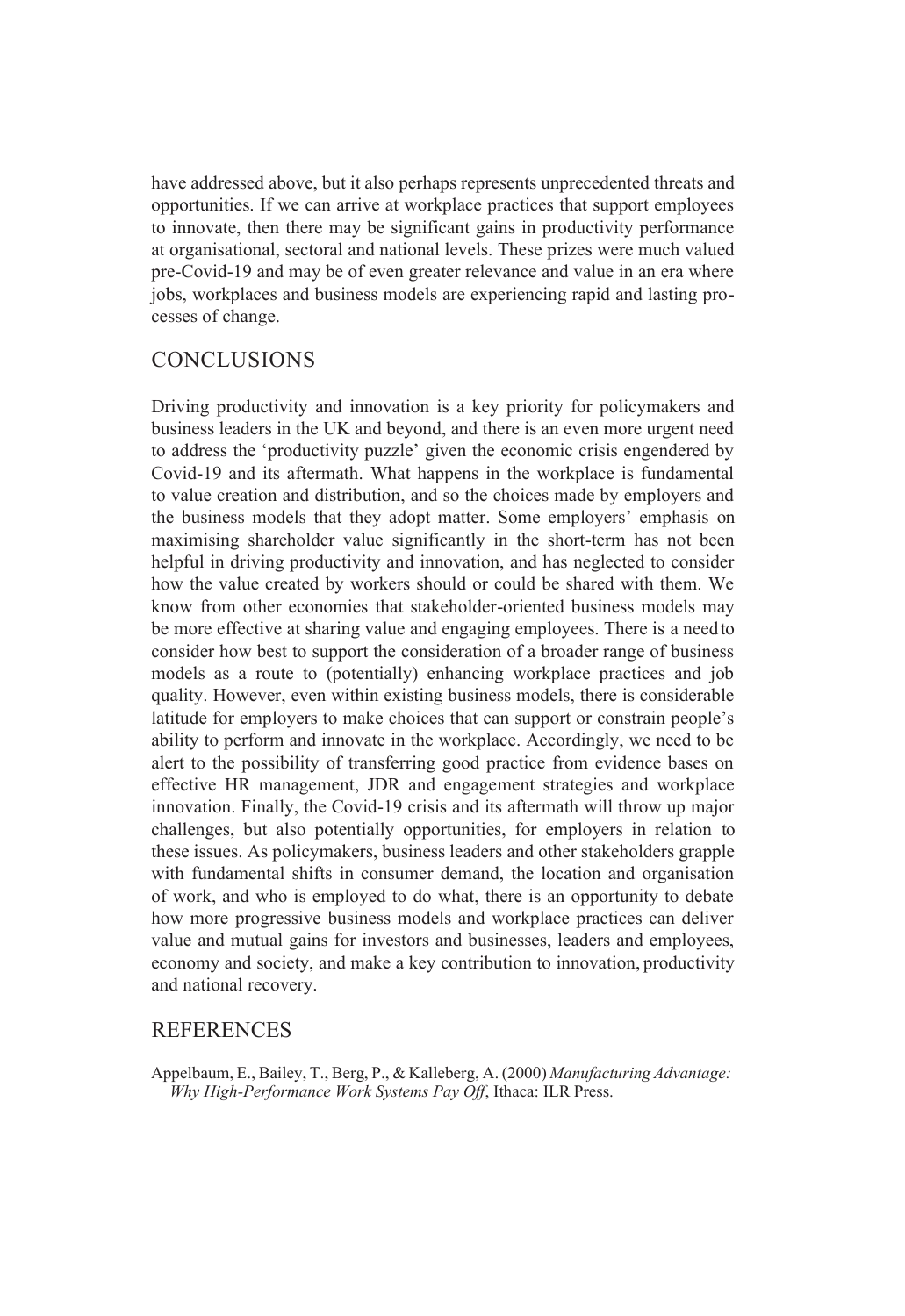- Bakker, A.B., & Demerouti, E. (2017) Job demands–resources theory: Taking stock and looking forward. *Journal of Occupational Health Psychology*, Vol 22, No 3, 273–285.
- Bélanger, J., & Edwards, P. (2007) The conditions promoting compromise in the workplace. *British Journal of Industrial Relations*, Vol 45, No 4, 713–734.
- Beugelsdijk, S. (2008) Strategic human resource practices and product innovation. *Organization Studies*, Vol 29, No 4, 821‒845.
- Bloom, N., & Van Reenen, J. (2007). Measuring and explaining management practices across firms and countries. *The Quarterly Journal of Economics*, Vol 122, No 4, 1351–1408.
- Bos-Nehles, A., Renkema, M., & Janssen, M. (2017) HRM and innovative work behaviour: A systematic literature review. *Personnel Review*, 46, 1228–1253.
- Bottenberg, K., Tuschke, A., & Flickinger, M. (2017) Corporate governance between shareholder and stakeholder orientation: Lessons from Germany. *Journal of Management Inquiry*, Vol 26, No 2, 165–180.
- Carré, F., & Tilly, C. (2017) *Where Bad Jobs Are Better: Retail Jobs AcrossCountries and Companies*, New York: Russell Sage Foundation.
- Casadesus-Masanell, R., & Ricart, J.E. (2010) From strategy to business models and onto tactics. *Long Range Planning*, Vol 43, No 2–3, 195–215.
- CIPD, 2018, *Over-skilled and Under-used: Investigating the Untapped Potential of UK Skills*, London: CIPD.
- Cobb, J.A. (2016) How firms shape income inequality: Stakeholder power, executive decision making, and the structuring of employment relationships. *Academy of Management Review*, 41, 324–348.
- Costas Dias, M., Farquharson, C., Griffith, R., Joyce, R., & Levell, P. (2020) Getting people back into work, IFS Briefing note, May 2020 https:/[/www.ifs.org.uk/](http://www.ifs.org.uk/) publications/14829.
- Damanpour, F. (1991) Organizational innovation: A meta-analysis of effects of determinants and moderators. *Academy of Management Journal*, Vol 34, 555–590.
- De Spiegelaere, S., Van Gyes, G., & Van Hootegem, G. (2016) Not all autonomy is the same. Different dimensions of job autonomy and their relation to work engagement and innovative work behavior*. Human Factors and Ergonomics in Manufacturing*, Vol 26, No 4, 515-527.
- Demerouti, E., Bakker, A.B., Nachreiner, F., & Schaufeli, W.B. (2001) The job demands–resources model of burnout. *Journal of Applied Psychology*, Vol 86, 499‒512.
- Dolton, P. (2020) What is the impact of the crisis on UK university finances?, Economic Observatory, https:/[/www.coronavirusandtheeconomy.com/question/what-impact](http://www.coronavirusandtheeconomy.com/question/what-impact) -crisis-uk-university-finances.
- Evangelista, R., & Vezzani, A. (2010) The economic impact of technological and organizational innovations. A firm-level analysis. *Research Policy*, Vol 39, No 10, 1253–1263.
- Findlay, P., Lindsay, C., Mcquarrie, J., Pascoe-Deslauriers, R., Findlay, J., & Smart, A. (2016) Exploring the evidence: opportunities for fair, innovative and transformative work in Scotland. The FITwork Project: Research Briefing 1. Glasgow: Scottish Centre for Employment Research, University of Strathclyde.
- Findlay, P., & Thompson, P. (2017) Contemporary work: Its meanings and demands. *Journal of Industrial Relations*, Vol 59, No 2, 122–138.
- Findlay, Thompson P., Cooper, C., & Pascoe-Deslauriers, R. (2017) *Creating And Capturing Value at Work: Who Benefits?* London: CIPD.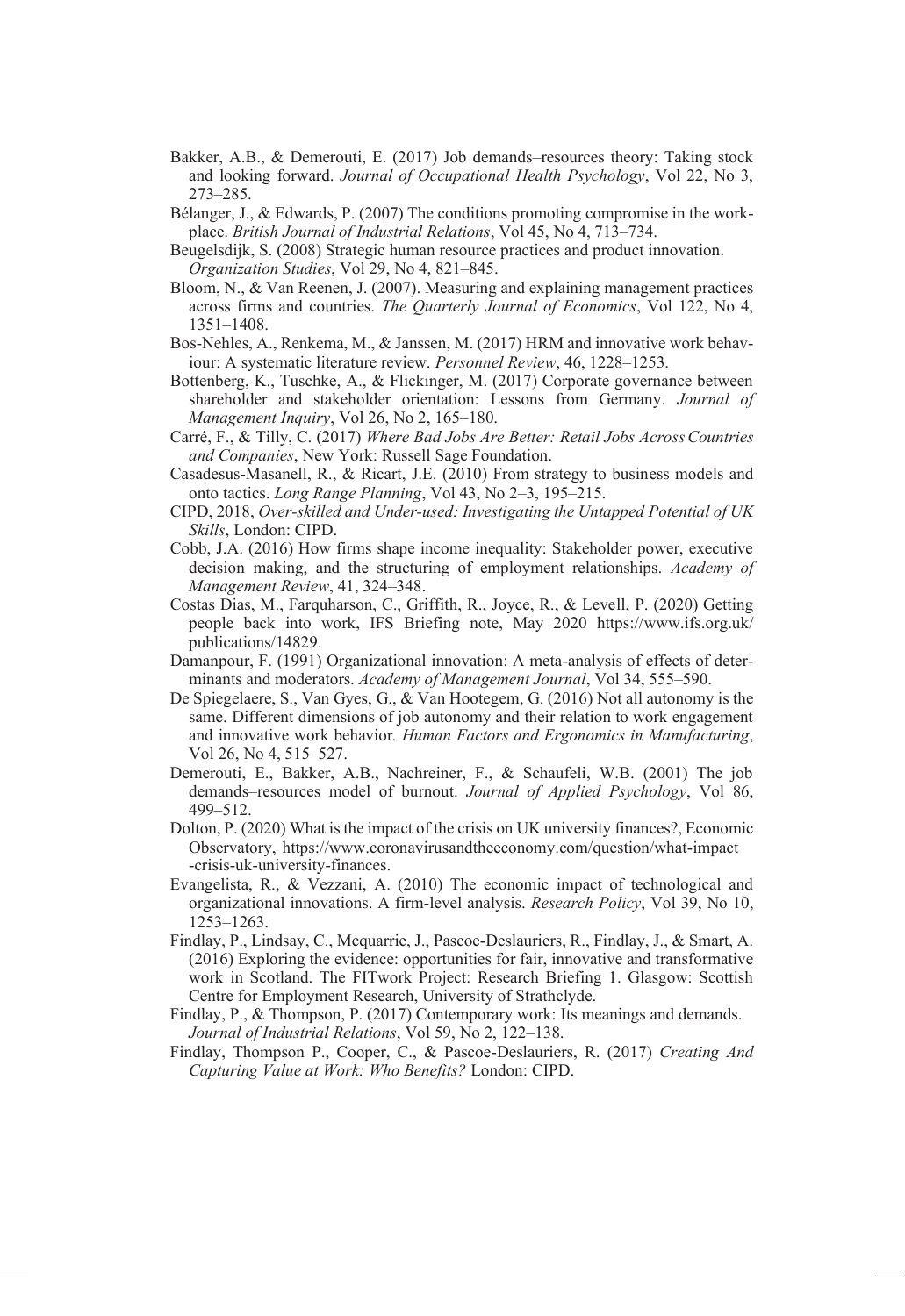- Freeman, R.E (1984) *Strategic Management: A Stakeholder Approach*, Cambridge: Cambridge University Press.
- Frooman, J. (1999) Stakeholder influence strategies. *Academy of Management Review*, Vol 24, No 2, 191–205.

Gottlieb, C., Grobovšek, J., & Poschke, M. (2020) Working from Home Across Countries, Covid Economics, Vetted and Real-Time Papers, CEPR, Issue 8, April. Green, A., Sissons, P., Qamar, A., & Broughton, K (2018) *Raising Productivity In Low-Wage Sectors and Reducing Poverty*, York: Joseph Rowntree Foundation.

- Janssen, O. (2003) Innovative behaviour and job involvement at the price of conflict and less satisfactory relations with co-workers. *Journal of Occupational and Organizational Psychology*, Vol 76, No 2, 347‒364.
- Kalleberg, A.L. (2009) Precarious work, insecure workers: Employment relations in transition. *American Sociological Review*, Vol 74, No 1, 1–22.
- Kim, W. Kolb, J.A., & Kim, T. (2012) The relationship between work engagement and performance: A review of empirical literature and a proposed research agenda. *Human Resource Development Review, Vol 12, No 3, 248-276.*
- Kleinknecht, A. (2015) How 'structural reforms' of labour markets harm innovation. *Social Europe*, July. https:[//www.socialeurope.eu/wp-content/uploads/2015/07/RE6](http://www.socialeurope.eu/wp-content/uploads/2015/07/RE6) -Kleinknecht.pdf.
- Kochan, T.A., & Osterman, P. (1994) *The Mutual Gains Enterprise: Forging a Winning Partnership Among Labor, Management and Government*. Boston: Harvard Business School Press.
- Kwom, K., & Kim, T. (2020) An integrative literature review of employee engagement and innovative behavior: Revisiting the JD-R model. *Human Resource Management Review*, Vol 30, No 2, 1‒18.
- Lantz Friedrich, A., Sjöberg, A., & Friedrich, P. (2016) Leaned teamwork fattens workplace innovation: The relationship between task complexity, team learning and team proactivity. *European Journal of Work and Organizational Psychology*, Vol  $25, \overline{No}$  4,  $561 - 569$ .
- Lazonick, W., & Mazzucato, M. (2013) The risk-reward nexus in the innovation– inequality relationship: Who takes the risks? Who gets the rewards? *Industrial and Corporate Change*, Vol 22, No 4, 1093–1128.
- Lesener, T., Gusy, B., & Wolter, C. (2019) The job demands-resources model: A meta-analytic review of longitudinal studies. *Work and Stress*, Vol 33, No 1, 76‒103.
- OECD (2010) *Innovative Workplaces*, Paris: OECD.
- OECD (2017) *Fostering Innovation in the Public Sector*, Paris: OECD.
- ONS (2018) Management practices and productivity in British production and services industries – initial results from the Management and Expectations Survey: 2016, https[://www.ons.gov.uk/employmentandlabourmarket/peopleinwork/labourprod](http://www.ons.gov.uk/employmentandlabourmarket/peopleinwork/labourprod) uctivity/articles/experimentaldataonthemanagementpracticesofmanufacturingbus inessesingreatbritain/2018-04-06.
- Purcell, J., Kinnie, N., Hutchinson, S., Rayton, B., & Swart, N. (2003) *Understanding the People and Performance Link: Unlocking the Black Box*, London: CIPD.
- Reuschke, D., & Felstead, A. (2020) Effect of the great lockdown on homeworking in the United Kingdom, https://wiserd.ac.uk/sites/default/files/documents/The %20Effect%20of%20the%20Great%20Lockdown%20on%20Homeworking%20in %20the%20United%20Kingdom\_0.pdf.
- Sanders, K., & Lin, C.H.V. (2016) Human resource management and innovative behaviour: Considering interactive, informal learning activities, in Shipton, H., Budhwar,